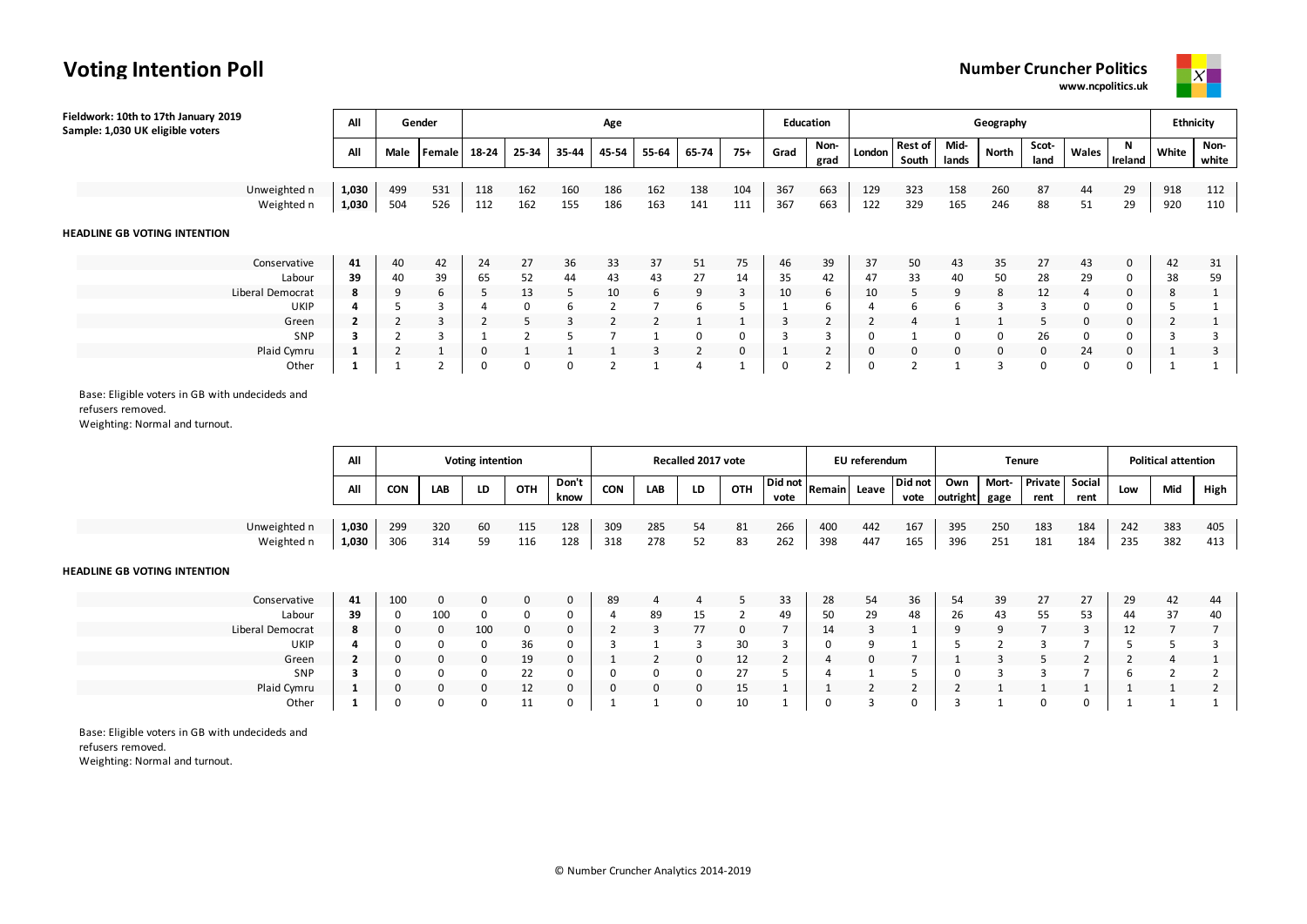#### **Number Cruncher Politics**

**www.ncpolitics.uk**



| Fieldwork: 10th to 17th January 2019<br>Sample: 1,030 UK eligible voters                  | All                     |                                  | Gender                           |                  |                     |                | Age                              |                                  |                                  |                                |                     | Education      |                     |                         |                     | Geography           |                               |                               |                                  | <b>Ethnicity</b>                 |                                |
|-------------------------------------------------------------------------------------------|-------------------------|----------------------------------|----------------------------------|------------------|---------------------|----------------|----------------------------------|----------------------------------|----------------------------------|--------------------------------|---------------------|----------------|---------------------|-------------------------|---------------------|---------------------|-------------------------------|-------------------------------|----------------------------------|----------------------------------|--------------------------------|
|                                                                                           | All                     | Male                             | Female                           | 18-24            | 25-34               | 35-44          | 45-54                            | 55-64                            | 65-74                            | $75+$                          | Grad                | Non-<br>grad   | London              | <b>Rest of</b><br>South | Mid-<br>lands       | North               | Scot-<br>land                 | Wales                         | N<br>Ireland                     | White                            | Non-<br>white                  |
| Unweighted n                                                                              | 1,030                   | 499                              | 531                              | 118              | 162                 | 160            | 186                              | 162                              | 138                              | 104                            | 367                 | 663            | 129                 | 323                     | 158                 | 260                 | 87                            | 44                            | 29                               | 918                              | 112                            |
| Weighted n                                                                                | 1,030                   | 504                              | 526                              | 112              | 162                 | 155            | 186                              | 163                              | 141                              | 111                            | 367                 | 663            | 122                 | 329                     | 165                 | 246                 | 88                            | 51                            | 29                               | 920                              | 110                            |
| Q1 If a new general election were held tomorrow,<br>how likely is it that you would vote? |                         |                                  |                                  |                  |                     |                |                                  |                                  |                                  |                                |                     |                |                     |                         |                     |                     |                               |                               |                                  |                                  |                                |
| 0 - Absolutely certain that I would NOT vote                                              | $\overline{7}$          |                                  |                                  | 14               |                     |                |                                  |                                  |                                  | 5                              |                     | 8              | 12                  | 6                       |                     | 10                  |                               | $\overline{2}$                | 16                               | 7                                | 12                             |
| 1                                                                                         | $\mathbf{1}$            | $\overline{2}$                   | $\mathbf{1}$                     | $\overline{2}$   | 3                   | 1              | $\Omega$                         | 0                                | $\overline{2}$                   | $\Omega$                       | $\mathbf{1}$        | $\mathbf{1}$   | $\mathbf{1}$        | $\mathbf{1}$            | $\overline{2}$      | 0                   | $\mathbf{1}$                  | 6                             | $\mathsf 0$                      | 1                                | $\mathbf{1}$                   |
| $\overline{2}$                                                                            | $\mathbf{2}$            | $\overline{2}$                   | 3                                | 6                | 5                   | 3              | $\overline{2}$                   | $\mathbf{1}$                     | $\mathbf{1}$                     | $\mathbf 0$                    | 2                   | 3              | 5                   | $\mathbf{1}$            | 1                   | $\overline{2}$      | 8                             | $\overline{2}$                | $\overline{4}$                   | $\overline{2}$                   | 6                              |
| 3                                                                                         | $\overline{2}$          | $\overline{2}$                   | $\overline{2}$                   | $\overline{7}$   | 4                   | $\overline{2}$ | $\overline{2}$                   | $\mathbf{1}$                     | 0                                | $\mathbf 0$                    | 2                   | $\overline{2}$ | $\overline{a}$      | $\overline{2}$          | $\mathbf{1}$        | 3                   | $\mathbf 0$                   | 0                             | 7                                | 2                                | $\overline{2}$                 |
| $\overline{4}$                                                                            | $\overline{2}$          | $\overline{2}$                   | $\overline{3}$                   | $\mathbf{1}$     | $\overline{4}$      | $\overline{4}$ | $\mathbf{1}$                     | $\overline{2}$                   | $\mathbf{1}$                     | $\overline{3}$                 | $\overline{3}$      | $\overline{2}$ | $\overline{2}$      | $\overline{2}$          | $\mathbf{1}$        | 3                   | $\overline{3}$                | 0                             | $\mathbf 0$                      | $\overline{2}$                   | $\overline{3}$                 |
| 6                                                                                         | 5                       | $\overline{3}$                   | 6                                | 9                | 4<br>$\overline{7}$ | 9              | $\overline{2}$<br>3              | $\overline{4}$                   | $\overline{2}$                   | $\overline{2}$<br>$\mathbf{1}$ | 3                   | 6              | $\overline{7}$      | 5<br>3                  | $\overline{3}$      | 5<br>$\overline{2}$ | $\mathbf 0$<br>$\overline{3}$ | $\overline{7}$                | 3<br>3                           | 5                                | 5<br>6                         |
| $\overline{7}$                                                                            | 3<br>4                  | 3<br>5                           | $\overline{2}$<br>$\overline{4}$ | 4<br>9           | 5                   | 3<br>8         | 4                                | $\mathbf{1}$<br>2                | $\mathbf{1}$<br>$\overline{2}$   | $\overline{2}$                 | $\overline{2}$<br>5 | 3<br>4         | 3<br>8              | 6                       | 5<br>4              | $\overline{2}$      | $\overline{3}$                | $\overline{2}$<br>$\mathbf 0$ | $\mathbf 0$                      | $\overline{2}$<br>$\overline{a}$ | 8                              |
| 8                                                                                         | 5                       | $\overline{4}$                   | 6                                | $\overline{4}$   | $\overline{7}$      | 5              | 9                                | 3                                | 5                                | $\overline{2}$                 | 6                   | 5              | 6                   | 5                       | $\overline{7}$      | 6                   | $\mathbf{1}$                  | $\overline{4}$                | 9                                | 5                                | 6                              |
| q                                                                                         | $\overline{7}$          | $\overline{7}$                   | 8                                | 6                | 8                   | 5              | 4                                | 12                               | 13                               | 3                              | 8                   | $\overline{7}$ | 6                   | 9                       | $\overline{7}$      | 6                   | 9                             | 6                             | $\overline{3}$                   | 8                                | 3                              |
| 10 - Absolutely certain that I would vote                                                 | 60                      | 62                               | 59                               | 38               | 45                  | 52             | 66                               | 69                               | 70                               | 83                             | 61                  | 60             | 47                  | 60                      | 66                  | 62                  | 64                            | 70                            | 54                               | 62                               | 48                             |
|                                                                                           |                         |                                  |                                  |                  |                     |                |                                  |                                  |                                  |                                |                     |                |                     |                         |                     |                     |                               |                               |                                  |                                  |                                |
|                                                                                           | All                     |                                  |                                  | Voting intention |                     |                |                                  |                                  | Recalled 2017 vote               |                                |                     |                | EU referendum       |                         |                     | <b>Tenure</b>       |                               |                               |                                  | <b>Political attention</b>       |                                |
|                                                                                           | All                     | CON                              | LAB                              | LD               | OTH                 | Don't<br>know  | CON                              | LAB                              | LD                               | OTH                            | Did not<br>vote     | Remain Leave   |                     | Did not<br>vote         | Own<br>outright     | Mort-<br>gage       | Private<br>rent               | Social<br>rent                | Low                              | Mid                              | High                           |
| Unweighted n                                                                              | 1,030                   | 299                              | 320                              | 60               | 115                 | 128            | 309                              | 285                              | 54                               | 81                             | 266                 | 400            | 442                 | 167                     | 395                 | 250                 | 183                           | 184                           | 242                              | 383                              | 405                            |
| Weighted n                                                                                | 1,030                   | 306                              | 314                              | 59               | 116                 | 128            | 318                              | 278                              | 52                               | 83                             | 262                 | 398            | 447                 | 165                     | 396                 | 251                 | 181                           | 184                           | 235                              | 382                              | 413                            |
|                                                                                           |                         |                                  |                                  |                  |                     |                |                                  |                                  |                                  |                                |                     |                |                     |                         |                     |                     |                               |                               |                                  |                                  |                                |
| 0 - Absolutely certain that I would NOT vote                                              | $\overline{7}$          | $\mathbf 0$                      | 0                                | $\Omega$         | $\Omega$            | $\mathbf 0$    | 2                                | 1                                | $\mathbf 0$                      | $\mathbf 0$                    | 25                  | $\overline{2}$ | 3                   | 32                      | 5                   | 6                   | 6                             | 14                            | 23                               | 4                                | $\overline{2}$                 |
| $\mathbf{1}$                                                                              | $\mathbf{1}$            | $\mathbf{1}$                     | $\mathbf{1}$                     | $\pmb{0}$        | 3                   | $\overline{2}$ | 1                                | 0                                | 0                                | $\pmb{0}$                      | 3                   | 0              | $\mathbf{1}$        | 5                       | $\overline{2}$      | 0                   | $\pmb{0}$                     | $\mathbf{1}$                  | $\overline{4}$                   | $\mathbf{1}$                     | $\mathbf 0$                    |
| $\overline{2}$                                                                            | $\overline{2}$          | $\mathbf{1}$                     | $\overline{2}$                   | 5                | 6                   | $\overline{4}$ | 0                                | $\mathbf{1}$                     | $\overline{2}$                   | $\mathbf{1}$                   | $\overline{7}$      | $\overline{2}$ | $\mathbf{1}$        | $\overline{7}$          | $\overline{2}$      | $\mathbf{1}$        | 5                             | $\overline{2}$                | 9                                | $\mathbf{1}$                     | $\mathbf 0$                    |
| 3                                                                                         | $\overline{2}$          | $\overline{2}$                   | $\overline{2}$                   | $\mathbf 0$      | 3                   | 4              | $\mathbf 0$                      | $\mathbf{1}$                     | 0                                | $\overline{2}$                 | 6                   | $\overline{2}$ | $\mathbf{1}$        | 5                       | $\mathbf{1}$        | $\overline{3}$      | $\overline{a}$                | $\mathbf{1}$                  | $\overline{7}$                   | $\overline{2}$                   | $\Omega$                       |
| $\overline{a}$                                                                            | $\overline{2}$          | $\overline{2}$                   | $\overline{2}$                   | 3                | 1                   | $\overline{2}$ | $\mathbf{1}$                     | $\overline{2}$                   | 4                                | $\mathbf{1}$                   | 4                   | 3              | $\overline{2}$      | $1\,$                   | $\mathbf{1}$        | 4                   | 3                             | $\mathbf{1}$                  | 3                                | 3                                | 0                              |
| 6                                                                                         | 5                       | $\overline{2}$                   | $\overline{3}$<br>$\overline{4}$ | 6                | 3                   | 15<br>3        | $\overline{a}$<br>$\overline{2}$ | 0                                | $\overline{2}$<br>$\overline{4}$ | $\mathbf{1}$                   | 11<br>5             | 4              | 4<br>$\overline{2}$ | $\overline{7}$<br>6     | $\overline{4}$      | 4<br>$\overline{4}$ | 6<br>6                        | 5                             | 8                                | $\overline{7}$                   | $\mathbf{1}$<br>$\overline{2}$ |
| $\overline{7}$                                                                            | 3<br>4                  | $\overline{2}$<br>$\overline{4}$ | 5                                | 6<br>1           | $\overline{4}$<br>5 | 5              | 4                                | $\overline{2}$<br>$\overline{a}$ | 4                                | 3<br>3                         | 5                   | 3<br>5         | 4                   | 6                       | $\overline{2}$<br>4 | 3                   | 8                             | $\mathbf{1}$<br>5             | $\overline{2}$<br>$\overline{a}$ | 5<br>$\overline{7}$              | $\overline{3}$                 |
| $\mathbf{8}$                                                                              | 5                       | 3                                | $\overline{7}$                   | 5                |                     | 8              | 4                                | 8                                | 9                                | 6                              | $\overline{4}$      | 6              | 6                   | $\overline{2}$          | 5                   | 5                   | $\overline{7}$                | 4                             | 4                                | 8                                | 3                              |
|                                                                                           | $\overline{\mathbf{z}}$ | 10                               | 6                                | 11               | $\overline{7}$      | $\overline{7}$ | 9                                | $\overline{7}$                   | 6                                | 9                              | 4                   | 9              | $\overline{7}$      | 3                       | 8                   | 8                   | $\overline{7}$                | 6                             | 3                                | 8                                | 9                              |
| 10 - Absolutely certain that I would vote                                                 | 60                      | 74                               | 68                               | 64               | 63                  | 49             | 73                               | 75                               | 70                               | 72                             | 26                  | 65             | 70                  | 26                      | 65                  | 63                  | 49                            | 61                            | 33                               | 56                               | 80                             |

Base: Eligible voters.

**Voting Intention Poll**

Weighting: Normal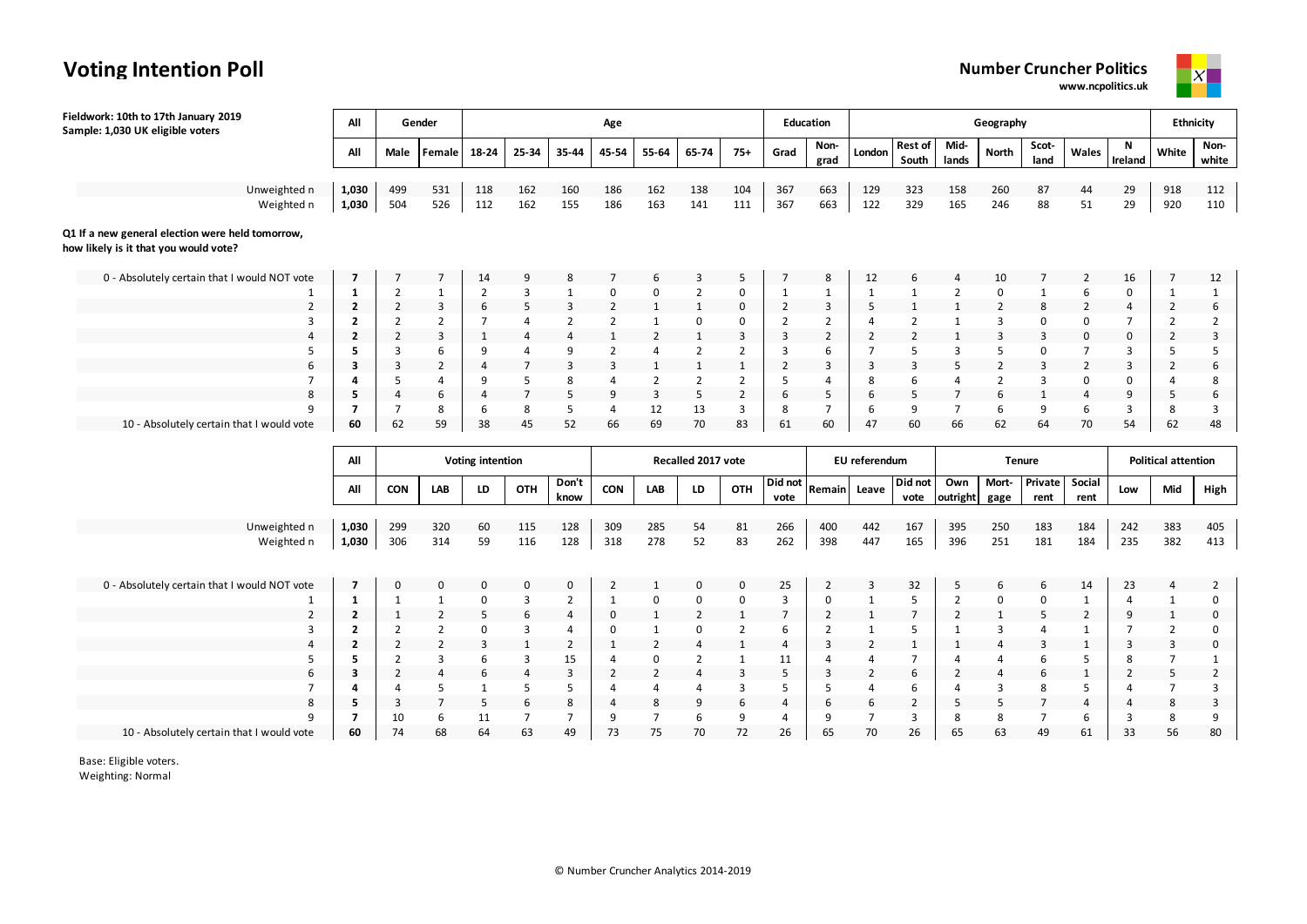# **Voting Intention Poll**



| Fieldwork: 10th to 17th January 2019<br>Sample: 1,030 UK eligible voters | All                     |                | Gender         |                |                |                | Age            |                |                |       |          | <b>Education</b> |              |                         |                | Geography      |                |             |              |          | <b>Ethnicity</b> |
|--------------------------------------------------------------------------|-------------------------|----------------|----------------|----------------|----------------|----------------|----------------|----------------|----------------|-------|----------|------------------|--------------|-------------------------|----------------|----------------|----------------|-------------|--------------|----------|------------------|
|                                                                          | All                     | Male           | Female         | 18-24          | 25-34          | 35-44          | 45-54          | 55-64          | 65-74          | $75+$ | Grad     | Non-<br>grad     | London       | <b>Rest of</b><br>South | Mid-<br>lands  | North          | Scot-<br>land  | Wales       | N<br>Ireland | White    | Non-<br>white    |
|                                                                          |                         |                |                |                |                |                |                |                |                |       |          |                  |              |                         |                |                |                |             |              |          |                  |
| Unweighted n                                                             | 1,030                   | 499            | 531            | 118            | 162            | 160            | 186            | 162            | 138            | 104   | 367      | 663              | 129          | 323                     | 158            | 260            | 87             | 44          | 29           | 918      | 112              |
| Weighted n                                                               | 1,030                   | 504            | 526            | 112            | 162            | 155            | 186            | 163            | 141            | 111   | 367      | 663              | 122          | 329                     | 165            | 246            | 88             | 51          | 29           | 920      | 110              |
| Q2 And which party do you think you would vote for?                      |                         |                |                |                |                |                |                |                |                |       |          |                  |              |                         |                |                |                |             |              |          |                  |
| Conservative                                                             | 30                      | 32             | 28             | 17             | 20             | 25             | 23             | 29             | 40             | 63    | 33       | 28               | 26           | 36                      | 33             | 26             | 20             | 37          | 0            | 31       | 18               |
| Labour                                                                   | 30                      | 32             | 29             | 41             | 36             | 32             | 33             | 34             | 20             | 12    | 28       | 32               | 34           | 26                      | 31             | 41             | 24             | 23          | $\Omega$     | 29       | 42               |
| Liberal Democrat                                                         | 6                       |                | 5              | $\overline{4}$ | 9              | 3              | $\overline{7}$ | 5              | $\overline{7}$ | 3     |          | 5                |              | 4                       | $\overline{7}$ | 6              | 11             | 5           | 0            | 6        | 2                |
| UKIP                                                                     | 3                       |                | 3              | $\overline{2}$ | 0              | 4              |                | 6              | 6              |       |          |                  |              |                         |                |                | $\overline{2}$ |             | $\Omega$     |          |                  |
| Green                                                                    | $\overline{\mathbf{2}}$ | $\overline{2}$ | $\overline{2}$ | 1              | $\overline{4}$ | $\overline{2}$ | 2              | $\overline{2}$ |                |       | 3        |                  | 2            | 3                       |                |                | -5             | 0           | 0            | 2        |                  |
| SNP                                                                      | $\overline{\mathbf{2}}$ |                | 3              |                | $\overline{2}$ | 6              | 5              |                | 0              | 0     |          |                  |              |                         | $\Omega$       |                | 24             |             | 0            |          |                  |
| Plaid Cymru                                                              | 1                       |                | $\mathbf{1}$   | 0              |                |                |                |                | $\overline{2}$ | 0     |          |                  | -0           | 0                       | 0              | 0              | 0              | 23          | 0            |          |                  |
| <b>DUP</b>                                                               |                         | $\Omega$       |                |                |                |                |                |                | $\Omega$       | 0     |          |                  |              | $\Omega$                | $\Omega$       |                |                | $\Omega$    | 18           |          | 0                |
| Sinn Fein                                                                | $\mathbf{1}$            | -1             | 0              |                |                |                |                |                |                | 0     | 0        |                  | 0            | 0                       | 0              | 0              | $\Omega$       | $\Omega$    | 22           |          | 0                |
| <b>Ulster Unionist</b>                                                   | 0                       | 0              | 0              | 0              |                |                | $\Omega$       | $\Omega$       |                | 0     | $\Omega$ | 0                | <sup>0</sup> | 0                       | $\Omega$       |                |                |             |              | 0        | 0                |
| <b>SDLP</b>                                                              | 0                       | 0              | 0              | 0              | 0              |                | 0              |                | 0              | 0     | 0        | 0                | 0            | $\mathbf 0$             | 0              | 0              | 0              | $\mathbf 0$ | 6            | $\Omega$ | $\mathbf 0$      |
| Alliance                                                                 | 0                       | $\Omega$       | 0              | 0              | 0              | 0              | 0              |                | $\mathbf 0$    | 0     | 0        | $\Omega$         | $\Omega$     | $\mathbf 0$             | $\Omega$       | $\Omega$       |                |             |              | $\Omega$ | $\mathbf 0$      |
| Other                                                                    | $\mathbf{1}$            |                | 2              | 0              | 0              | 0              | $\overline{2}$ |                | $\overline{3}$ |       | 1        |                  | $\Omega$     |                         |                | $\overline{2}$ | $\Omega$       | 0           | 9            |          |                  |
| Don't know                                                               | 12                      | 8              | 17             | 10             | 14             | 13             | 13             | 9              | 17             | 10    | 13       | 12               | 12           | 16                      | 15             | 10             | -5             | 10          | 18           | 13       | 9                |
| Prefer not to say                                                        | 3                       | 3              | 3              | 6              | 4              | 4              | 4              |                |                |       | 3        | 3                | -6           | 3                       | 3              | 3              | 3              | $\mathbf 0$ | 3            |          | 9                |
| Certain not to vote                                                      | 7                       |                |                | 14             | 9              | 8              |                | 6              | 3              | 5     |          | 8                | 12           | 6                       |                | 10             |                |             | 16           |          | 12               |

Base: Eligible voters.

Weighting: Normal